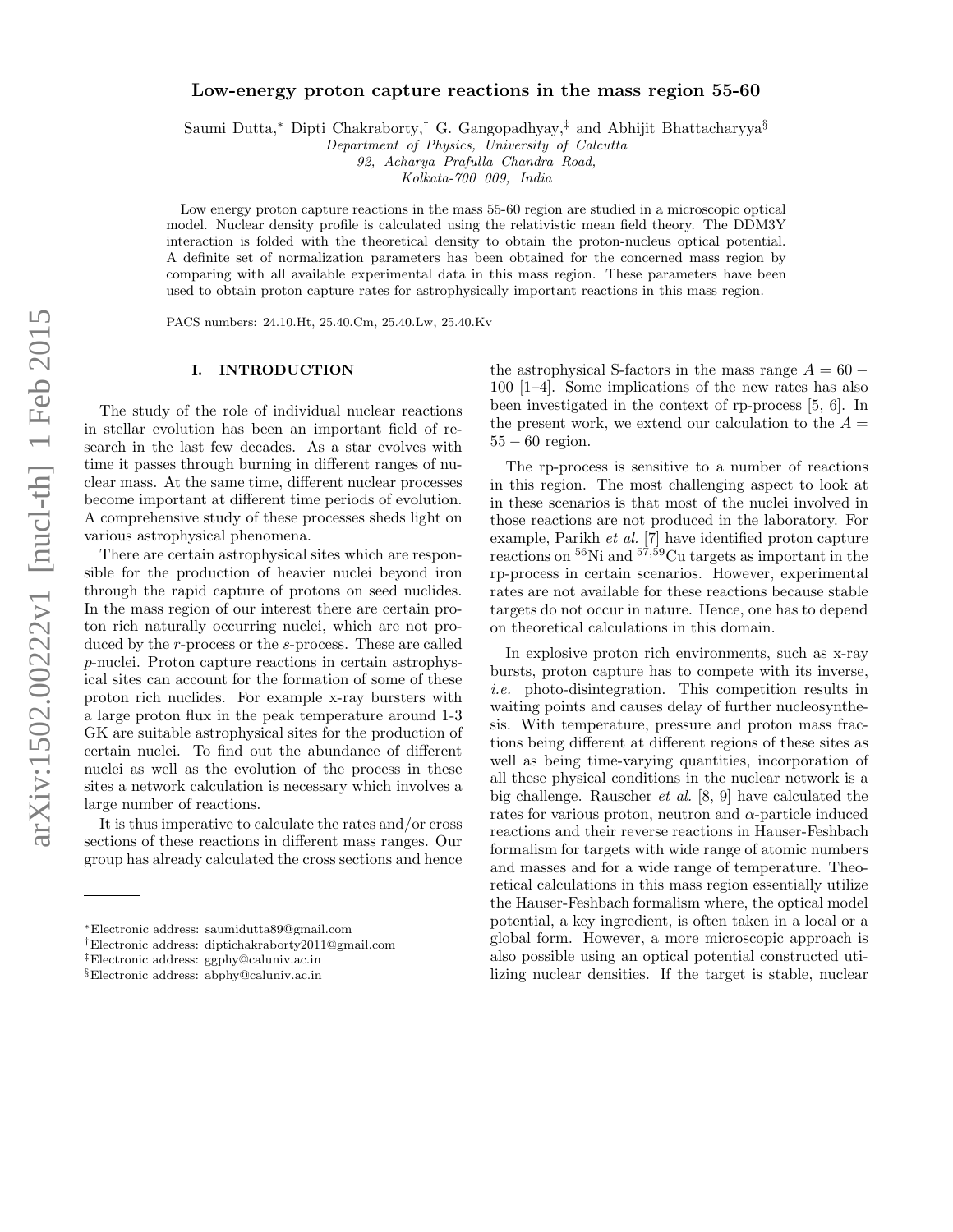density is available through electron scattering. However, in the absence of a stable target, theory remains our sole guide to describing the density. It is imperative to test the theoretical calculations, where experimental data are available, to verify its applicability. We aim to check the success of microscopic optical potentials based on mean-field densities in explaining the available reaction cross sections in this mass region. A good description depending essentially on theory will allow one to extend the present method to the critical reactions, which are beyond present day laboratory capabilities.

A well defined nucleon-nucleon (NN) interaction is of major importance for microscopic calculation of nucleonnucleus and nucleus-nucleus potentials used in the theoretical analysis of different reactions as well as scattering. The optical model potential is highly successful for explanation of different branches of nuclear reaction. It can reliably predict the basic observables such as total and partial cross sections, elastic scattering angular distributions, etc, even for those target nuclei and for those energy regions for which no experimental data exist. We have used the density dependent M3Y interaction by folding the potential with target radial matter densities. This interaction has been used in many calculations and has given satisfactory results.

The paper is organized as follows. In the next section, we outline our method of calculation. Essentially we construct an optical model potential through folding an NN interaction with the theoretical density profile. For this purpose we use the relativistic mean field (RMF) theory to obtain the density profile of the targets. In Sec. III the results of our work are discussed in detail. Finally we summarize our work.

# II. MODEL CALCULATION

The RMF approach has proved to be very successful in describing various nuclear properties such as binding energy of nuclei in ground states as well as excited states, nuclear density profile, rms charge radii, deformation, nuclear halo, moment of inertia, etc [10]. It is considered to be the relativistic generalization of the non-relativistic models such as Gogny force or Skyrme force Hartree-Fock theory using effective mesonic degrees of freedom rather than instantaneous forces. The model is basically based upon two major approximations namely meanfield approximation and no-sea approximation [11]. The starting point of RMF is a suitable Lagrangian density that includes the coupling between the nucleon field and meson field as well as meson self couplings so that the Lagrangian can successfully describe the properties of finite nuclei as well as the equation of state (EOS) of nuclear matter. There are different variations of Lagrangian density as well as different parameterizations. An accurately calibrated relativistic Lagrangian density, FSUGold [12], has been fitted to the charge radii of nuclei. It contains two additional parameters, compared to conventional RMF models, describing self coupling of vector-isoscalar meson and coupling between the vectorisovector meson and vector-isoscalar meson. These two additional parameters significantly affect the softening of the EOS, the accurate determination of which is needed for the study of various nuclear properties such as charge radii, masses, etc.

Thus theoretical density profiles are extracted in the RMF approach considering the FSUGold interaction. The charge density is obtained by convoluting the point proton density considering the finite size of the nucleus.

$$
\rho_{ch}(\mathbf{r}) = e \int \rho(\mathbf{r}) g(\mathbf{r} - \mathbf{r}) d\mathbf{r'}
$$
 (1)

where  $g(r)$  is the Gaussian form factor given by,

$$
g(r) = (a\sqrt{\pi})^{-3} exp(-r^2/a^2)
$$
 (2)

where  $a$  is a constant whose value is assigned to 0.8 fm. Using the nuclear density profile we have numerically obtained rms charge radii.

While calculating the charge density or the radius, no attempt has been made to take the correction due to center of mass into account. Calculations on harmonic oscillator wave functions show that the correction is small for heavier nuclei. For example, Quentin has shown[13] that the effect of inclusion of center of mass correction in the radius is given by  $\delta r/r \approx 0.9/A^{4/3}$ . Hence, we do not expect the density profile to be affected significantly due to this approximation.

The M3Y interaction [14, 15] is based on a realistic G-matrix which in turn is constructed in a harmonic oscillator representation averaging over a range of energies as well as densities. It has no explicit density dependence nor energy dependence. Although in most cases these averages do not matter producing satisfactory results, in few cases it becomes necessary to incorporate explicit density dependence into M3Y interaction and then it is named as density dependent M3Y (DDM3Y) effective interaction [16]. Low energy proton capture reactions are highly sensitive to nuclear radius as well as density. In the present work we have used density de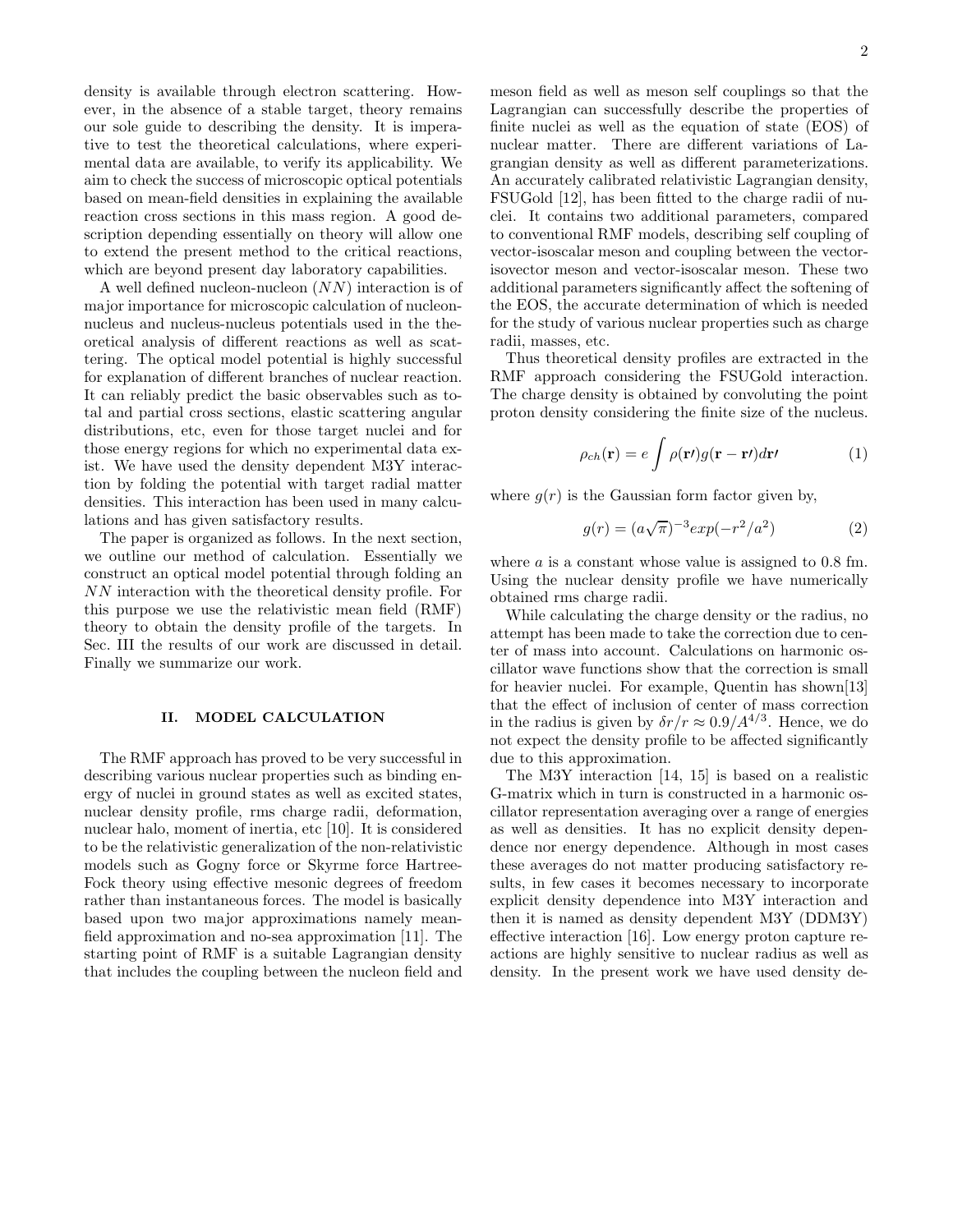pendent M3Y Reid-Elliot effective nucleon-nucleon interaction within a folding model prescription [2]. The density dependence is incorporated in the same way as suggested in Refs. [17, 18].

Further, we have included a spin-orbit term into the potential considering Scheerbaum prescription [19] which has been coupled with the phenomenological complex potential depths. These depths are functions of energy which are assigned standard values as in Lahiri et al. [2]. These values are kept unaltered throughout our present work.

We have incorporated the density dependent M3Y interaction within the TALYS1.4 code [20] and performed a Hauser-Feshbach (HF) calculation. We have chosen Goriely's microscopic level densities and Hartree Fock Bogolyubov model for  $E1$   $\gamma$ -ray strength function. As seen in our previous calculations [2, 4], these choices can explain the experimental results more accurately. All these options are available in the code. We have also included the effect of the width fluctuation correction which has a significant impact at low incident energies. Up to 30 discrete levels are included for both target and residual nuclei, which are considered in Hauser-Feshbach decay and  $\gamma$ -ray cascade. We also include a maximum of 30 discrete levels for the nuclei resulting from binary emission in Hauser-Feshbach decay and  $\gamma$ -ray cascade. HF calculations are done with full  $j, l$  coupling. We have incorporated the density data obtained from RMF approach to obtain the optical model potential.

Because of rapid variation of cross-section with energy in the low energy region, it is difficult to compare the theory and experiment. A standard alternative way is to compare another important quantity instead of crosssection, namely astrophysical S-factor [21].

The proton capture reactions in astrophysical sites occur within a narrow energy window [21]. This effective energy window approximately of Gaussian shape around a peak (known as Gamow peak) is known as Gamow window. The expressions for the Gamow peak and Gamow width in a practical form are given respectively as,

$$
E_0 = 0.1220(Z_t^2 Z_p^2 \mu T_9^2)^{1/3} MeV \tag{3}
$$

$$
\Delta = 0.2368(Z_p^2 Z_t^2 \mu T_9^5)^{1/6} \tag{4}
$$

wherei  $\mu$  is the reduced mass and  $T_9$  denotes the temperature in GK. Thus most of the astrophysically important reactions occur within a narrow energy window  $E_0-\Delta/2$ to  $E_0 + \Delta/2$ . We see that for  $(p, \gamma)$  reactions on stable isotopes in the mass range 55-60, the Gamow window lies between 1 MeV to 3 MeV for temperature around 3 GK. Hence, we have carried out our calculation in this low energy window and compared our results with the measured data where available. In calculating the Gamow peak, Gamow width and hence Gamow window we have taken the masses from Audi et al. [22].

## III. RESULTS

Because the optical model is dependent on the density profile of the nucleus, we calculate the density and the charge radii of nuclei in this mass region using RMF formalism. The theoretical density values are plotted as a function of radius and compared with available experimental values in Fig. 1. As can be seen the agreement is extremely good. The experimental data are taken from Wohlfahrt et al [23].

We also compare all the available rms charge radii values with theoretical results in table I. The experimental values are taken from Angeli et al. [24]. It can be seen that the RMF calculation has an excellent predictive power, the relative difference between theory and experiment in all cases being less than 0.5%.

TABLE I: Charge radii of various nuclei extracted in the RMF approach compared with measured values from Angeli et al. [24]

| Nucleus              | Charge radius $\text{fm}$ ) |                    |
|----------------------|-----------------------------|--------------------|
|                      |                             | Theory Experiment. |
| $\rm ^{55}Mn$        | 3.7057                      | 3.7057             |
| ${}^{56}\mathrm{Mn}$ | 3.7189                      | 3.7146             |
| $^{56}\mathrm{Fe}$   | 3.7361                      | 3.7377             |
| ${}^{57}\mathrm{Fe}$ | 3.7497                      | 3.7532             |
| $^{58}\mathrm{Fe}$   | 3.7634                      | 3.7745             |
| ${}^{59}Co$          | 3.7924                      | 3.7875             |
| $^{58}$ Ni           | 3.7916                      | 3.7757             |
| $^{60}$ Ni           | 3.8193                      | 3.8118             |

We have tried to set a definite normalization for the optical model potential that fits all the reaction data in the concerned mass region. The potential obtained by folding has been multiplied by the normalization constant 2.0 to get the real part of the potential. The DDM3Y interaction does not have any imaginary part. We have multiplied the folding potential by the normalization constant 1.4 to obtain the imaginary part of the optical potential. These final parameters have been ob-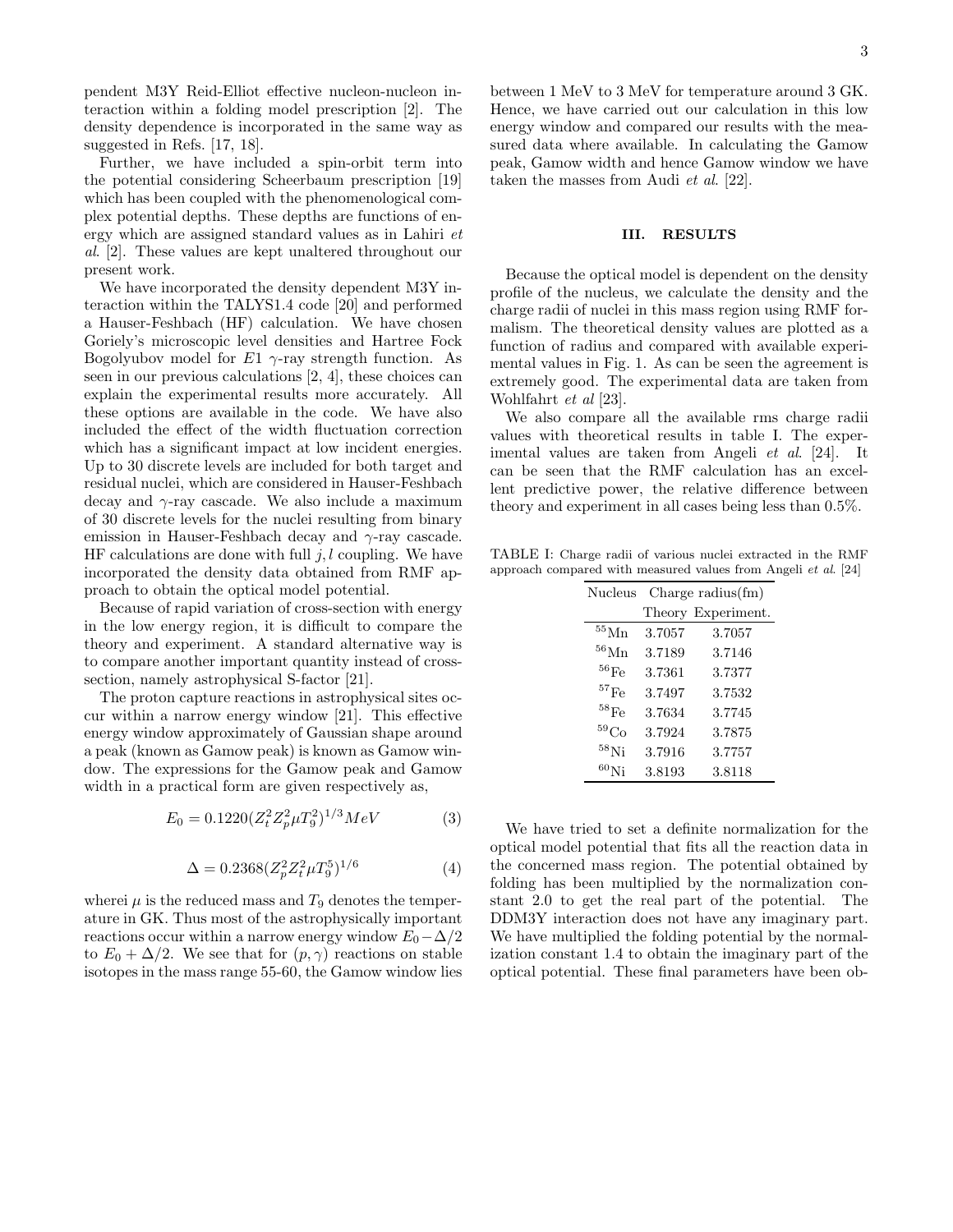

FIG. 1: Theoretical density profile of various nuclei in mass 55-60 region from RMF approach compared with experimental data obtained by elastic electron scattering taken from Wohlfahrt et. al. [23]. The solid lines denote the theoretical result and discrete points with error-bars represent the experimental data. In most of the cases, especially for lower radii values, the errors associated are smaller than the dimension of the empty circles.



FIG. 2: Comparison of theoretical astrophysical S-factors calculations in the present work with experimental data for proton capture on (a)<sup>55</sup>Mn,  $(b)$ <sup>58</sup>Fe,  $(c)$ <sup>59</sup>Co, and (d)<sup>58</sup>Ni,  $(e)$ <sup>60</sup>Ni. See text for the explanation of different symbols and the Supplemental Material in Ref. [25] for numerical values of S-factor.

tained after many trials to ensure a reasonable agreement with experimental data for all the known low energy proton capture reactions in the mass region of our interest. Although a single normalization can not reproduce the experimental data excellently for all reactions in the region, i.e. each individual reaction may have different normalization for best matching with measurement, it is necessary to consider a single definite normalization to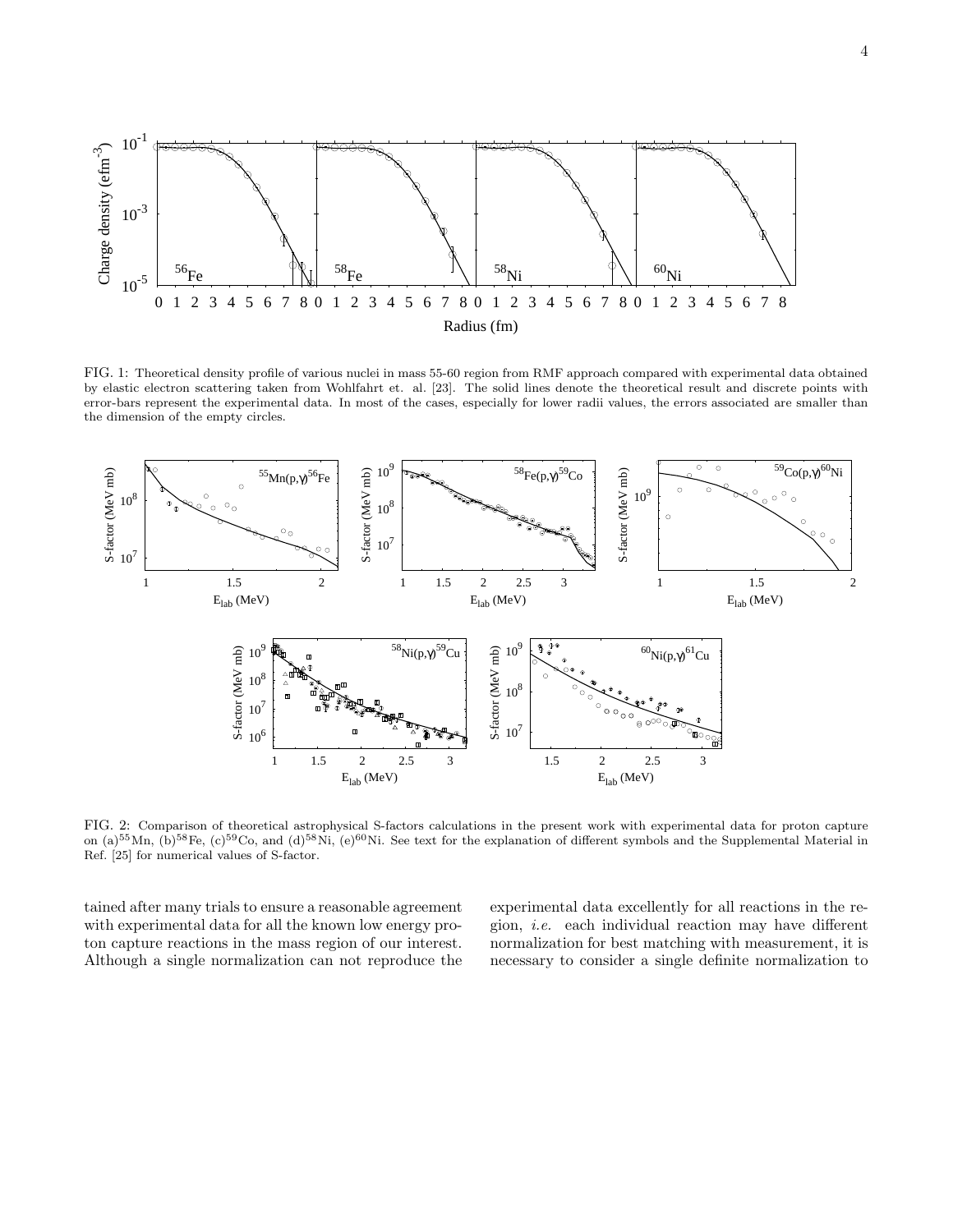extend the work to unknown nuclei in the mass region for which no experimental data exist. We note that the fitted parameters for the present mass range differ from the neighbouring mass region in our earlier calculation. This is possibly due to the fact that the mass selected in the present calculation is lighter than our previous regions. Possibly, the larger depths of the potential is required to adjust for the low mass region.

The comparison of S-factors obtained after incorporating DDM3Y interaction using the above normalization constants with experimental data are shown in fig. 2. The numerical values of the S-factors and the reaction rates are given in Supplemental Material [25]. The experimental data are taken from Ref [26–28] for  $^{55}$ Mn,  $^{58}$ Fe and  $^{59}$ Co, respectively. For  $^{58}$ Ni and  $^{60}$ Ni, experimental data are taken from Refs. [29–31] and Refs. [30, 32, 33], respectively. In many cases the experimental data are very old. Errors are also not available in some cases. For  $55Mn$ ,  $58Fe$  and  $59Co$ , circles represent the experimental data. For <sup>58</sup>Ni, triangles, squares and circles represent the data from Refs. [29–31], respectively. For <sup>60</sup>Ni there are three different sources of data [30, 32, 33] which are denoted by squares, circles and diamonds, respectively.

In all cases the solid line denotes the theoretical DDM3Y result. In <sup>55</sup>Mn, there are certain ambiguities in experimental data, especially in the energy range between 1.3 to 1.6 MeV. The experiment was done using Ge(Li) detector by integrated beam current method more than three decades ago. However, errors are not associated with most of the data points. Only four data points in the energy range of our interest have errors associated with those.

Our calculations give an excellent description of experimental data for <sup>58</sup>Fe. The experiment for <sup>58</sup>Fe was done using Ge(Li) detector and the data was compared with statistical model predictions [27]. For  ${}^{59}Co$  again there are large fluctuations in experimental data. Butler et al. [28] stated that they had observed several resonances in the reaction  ${}^{59}Co(p,\gamma){}^{60}Ni$  but the resonances were too close to be resolved clearly.

Our calculation for <sup>58</sup>Ni overpredicts the measurement of Tingwell *et al.* [31] by a factor of  $\sim$  2.5, approximately. This experiment was carried out by both beam current integrated method and single target irradiation method using Ge(Li) detector. Tingwell et al. also compared their data with statistical model calculations. They found that their statistical calculation overestimates the measurement by a factor of  $\sim 2.5$  for <sup>58</sup>Ni, which agrees with our results. Cheng *et al.* [29] also measured cross section for this reaction using the activation technique. Except in the energy range  $\sim 1.4$ -1.8 MeV, where the measurement itself has large discrepancies, the data agree more or less well with our theoretical calculations.

For the reaction  ${}^{60}\text{Ni}(p,\gamma){}^{61}\text{Cu}$ , Tingwell *et al.* themselves compared the experimental results with the statistical model predictions and showed that normalizing the optical model imaginary well depth for Ni isotopes by a factor of 1.5 leads to a better agreement between theory and experiment [33]. Our calculation, in the case of <sup>60</sup>Ni, overpredicts the experimental data of Tingwell et al. [33] by a factor  $\sim$  1.5, whereas it underpredicts the data of Krivonosov *et al.* [30] by a factor  $\sim 0.35$ .

With the above normalization, we have calculated the rates for  $(p, \gamma)$  reactions identified as important by Parikh et al. [7]. The calculated rates are compared with NON-SMOKER [8, 9, 34] rates. The NON-SMOKER results are from a HF calculation based on masses from experimental measurements and calculation in the Finite Range Droplet Model [35]. Other details of the calculation can be obtained from the references. The results have been plotted in figure 3. We see that in the range 1-4 GK, the NON-SMOKER results differ from the present calculations significantly. For the  ${}^{56}\text{Ni}(p, \gamma)$  reaction, although the results agree at low temperature, at higher temperature the NON-SMOKER rates are larger. On the other hand, for the other two reactions, viz.  ${}^{57}Cu(p,\gamma)$  and  ${}^{59}Cu(p,\gamma)$ , our calculation predicts a significantly larger rate throughout the temperature range. It will be interesting to see the effects of these results on astrophysical scenarios.

### IV. SUMMARY

Low energy  $(p, \gamma)$  reactions are studied in a semimicroscopic approach in the HF formalism and compared with experiments in the mass region 55-60. Radial density profiles are obtained using the RMF approach and are folded with the DDM3Y NN interaction to obtain semi-microscopic optical potentials. Both the real and imaginary depths of the potential are normalized to obtain a good agreement between theory and experiment. The S-factors for  $(p, \gamma)$  reactions are evaluated in the Gamow window corresponding to 3 GK. We have not modified the parameters to fit individual reactions as our aim is to construct a framework for calculation of astrophysical reactions involving unstable nuclei. Rates for important astrophysical reactions calculated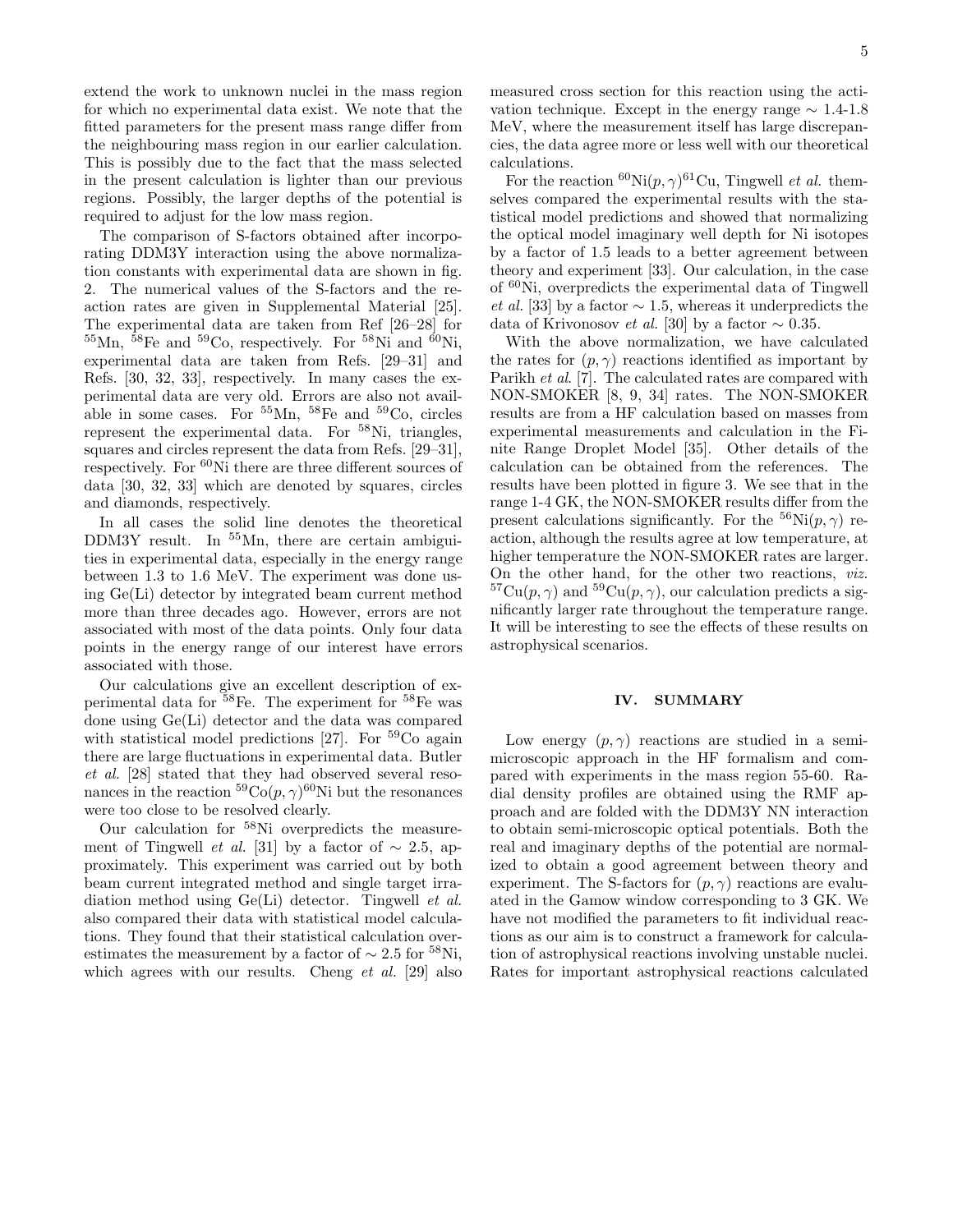

FIG. 3: Comparison of astrophysical rates from the present calculation with NON-SMOKER results from Rauscher at al. [8, 9] for the reactions (a)<sup>56</sup>Ni(p,  $\gamma$ )<sup>57</sup>Cu, (b)<sup>57</sup>Cu(p,  $\gamma$ )<sup>58</sup>Zn and (c) <sup>59</sup>Cu(p,  $\gamma$ )<sup>60</sup>Zn. See text for details and the Supplemental Material in Ref. [25] for numerical values of rates.

cutta.

in the present approach differ significantly from NON-SMOKER rates. The key feature of our work is that we have taken all nuclei in the same footing and same methodology has been used for all of them to avoid systematic error.

### Acknowledgment

The authors acknowledge the financial support provided by UGC(DRS), DST and the University of Cal-

- [1] G. Gangopadhyay, Phys. Rev. C **82**,027603 (2010).
- [2] C. Lahiri and G. Gangopadhyay, Eur. Phys. J. A 47, 87 (2011).
- [3] C. Lahiri and G. Gangopadhyay, Phys. Rev. C84, 057601  $(2011).$
- [4] C. Lahiri and G. Gangopadhyay, Phys. Rev. C 86, 047601(2012).
- [5] C. Lahiri and G. Gangopadhyay, Int. J. Mod. Phys. E 21, 1250074 (2012).
- [6] C. Lahiri and G. Gangopadhyay, Mod. Phys. Lett. A 28, 1350076 (2013).
- [7] A. Parikh, J. José, F. Moreno and C. Iliadis, New Astron.Rev. 52, 409 (2008).
- [8] T. Rauscher, F. K. Thielemann, At. Data Nucl. Data Tables 75,1 (2000).
- [9] T. Rauscher, F. K. Thielemann, At. Data Nucl. Data Tables 79, 47, (2000)
- [10] P. Ring, Prog. Part. Nucl. Phys. **37**, 193 (1996).
- [11] Horst Müller and Brian D. Serot, Nucl. Phys. A606, 508 (1996).
- [12] B. G. Todd-Rutel and J. Piekarewicz, Phys. Rev. Lett.

95, 122501 (2005).

- [13] P. Quentin, in Nuclear Self-Consistent Fields, edited by G. Ripka and M. Porneuf (North-Holland/ American Elsevier, 1975) p 297.
- [14] G. Bertsch, J. Borysowicz, H. McManus, and W.G. Love, Nucl. Phys. A284, 399 (1977).
- [15] G.R. Satchler and W.G. Love, Phys. Rep. 55, 183 (1979).
- [16] M.D. Myers, Nucl. Phys. **A204**, 465 (1973).
- [17] D.N. Basu, P. Roy Chowdhury, C. Samanta, Phys. Rev. C 72, 051601 (2005).
- [18] D.N. Basu, J. Phys. G:Nucl. Part. Phys. 30, B7 (2004).
- [19] R. R. Scheerbaum, Nucl. Phys. A257, 77 (1976).
- [20] A. J. Koning S. Hilaire, and M. Duizvestijn, Proceedings of the International Conference on Nuclear Data for Science and Technology, April 22-27, 2007, Nice, France, edited by O. Bersillon, F. Gunsing, E. Bauge, R. Jacgmin, S. Leray (EDP Sciences, 2008) p. 211.
- [21] C. E. Rolfs and W. S. Rodney, Cauldrons in the Cosmos, The University of Chicago Press, Chicago and London, 1988.
- [22] G. Audi and A. H. Wapstra, Nucl. Phys. A729, 129